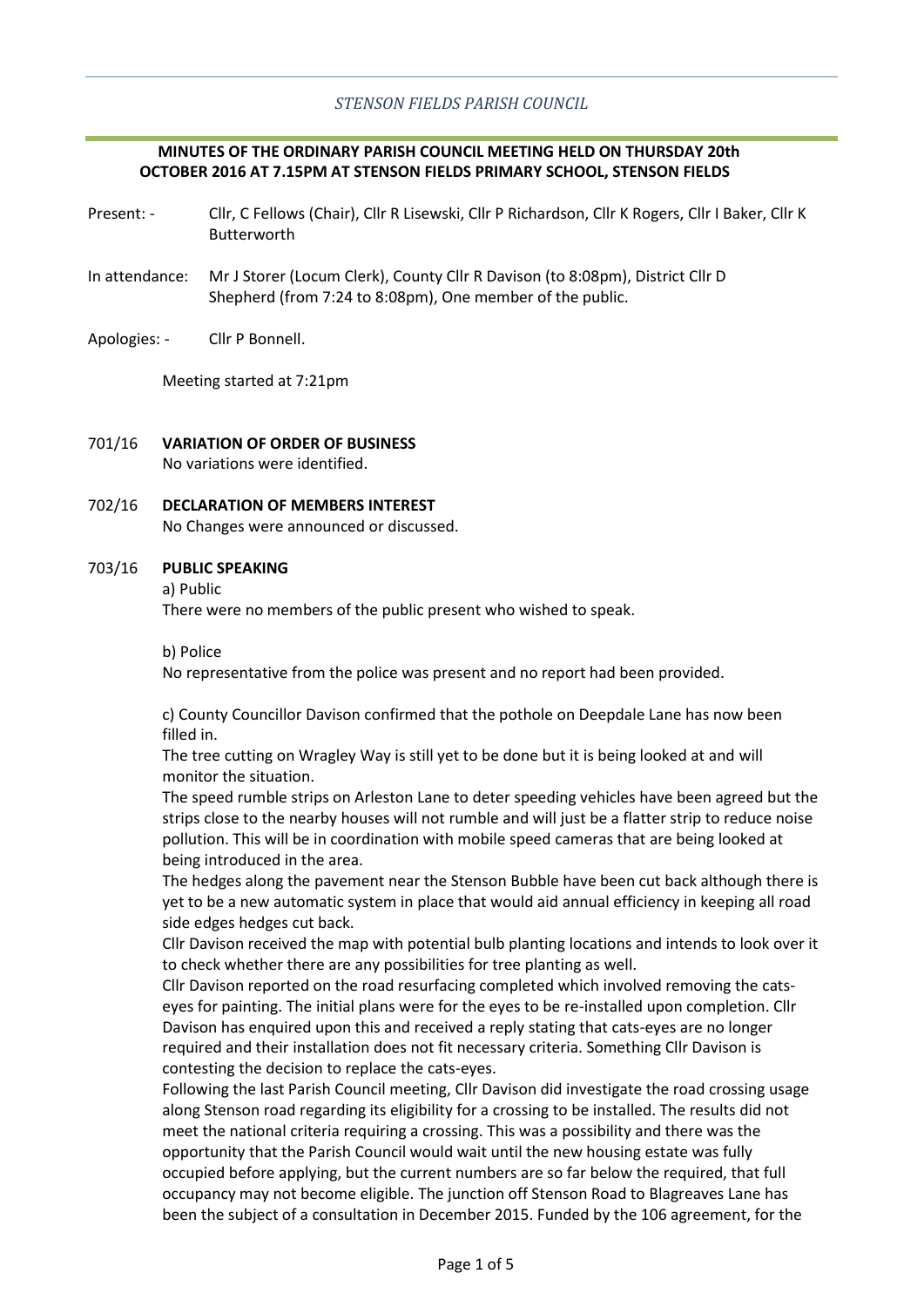new development, improvements to the junction will include the addition traffic lights at the junctions of Blagreaves Lane and Goodsmoor Road with Stenson Road. Work is due to commence in January 2017.

The Parish Council were informed about the possibility of the parliamentary voting boundaries been reevaluated due to, in part, the spike in registration following the referendum. Under the new boundaries, Stenson Fields would remain in the Derbyshire South Constituency area. November 5th is the deadline for opposition, although opposition that is put forward is preferred to be accompanied by suggestions for a new and improved plan.

Road and travel accidents and incidents are beginning to become expected around the Grampian Way and Stenson Road junction and roundabout due to the potential large increase in traffic. The Parish Council will monitor any further housing developments.

Cllr Shepherd confirmed that the sign for a new housing development on Wragley Way that was put in place by the 'Davidsons' company. The sign has been moved after being reported for being in the wrong location. Cllr Shepherd reported that he had heard some local residents were not aware of the planned developments despite information being available since 2009. The foliage along the canal bridge by Barrow on Trent is to be cut back again. It has already been cut back this year but has grown back to a size again in need of cutting. This is something that Cllr Shepherd is overseeing.

At the safer neighbourhood meeting it was reported to Cllr Shepherd that there has been a spike in reported hate crime within Stenson Fields. This has led to a meeting being planned and arranged in order to plan and discuss the best methods for understanding the spike as well as resolving and preventing future incidents.

The District Council will take over responsibility temporarily for the community facility and a financial agreement has been preliminarily agreed. There is also confirmation that there is room and space available for extensions to the facility if required.

There have been 2 or 3 accidents on Grampian Way and a fatality is feared by the Cllrs due to the speedy nature of the area. This fear is shared by residents too, as one family has moved this year citing this fear as the reason for their move. A VAS system has been mentioned however the Parish Council does not meet the criteria for such a sign. Funding of a VAS sign by the Parish Council is also not viable.

Cllrs Davison and Shepherd left at 8:08 pm

### 704/16 **TO APPROVE THE MINUTES OF THE ANNUAL MEETING OF THE PARISH COUNCIL HELD ON 15th SEPTEMBER 2016**

The minutes of the meeting held on  $15^{th}$  September 2016; as previously circulated were signed by the chair. Two issues were raised; there was a spelling mistake of the word 'Environment' as well as 'Bulbi' being written instead of 'Bulbs'

#### 705/16 **TO DETERMINE WHICH ITEMS IF ANY TO BE TAKEN WITH THE PUBLIC EXCLUDED**

No items were deemed necessary to be taken with the public excluded.

#### 706/16 **CHAIRMAN'S ANNOUNCEMENTS AND REPORTS**

The Chairman and Vice - Chairman had attended the safer neighbourhood meeting. The Chairman had also attended the community governance review meeting, held at Willington Village Hall, intended for residents of Tywford and Stenson. He had distributed by email the outcome.

#### 707/16 **CLERK'S REPORT**

The Clerk's report had been previously circulated to all Councillors. The 'Arriva' bus company timetable change having been reported and informed that the physical updates to the timetables is currently waiting on the execution of the updates.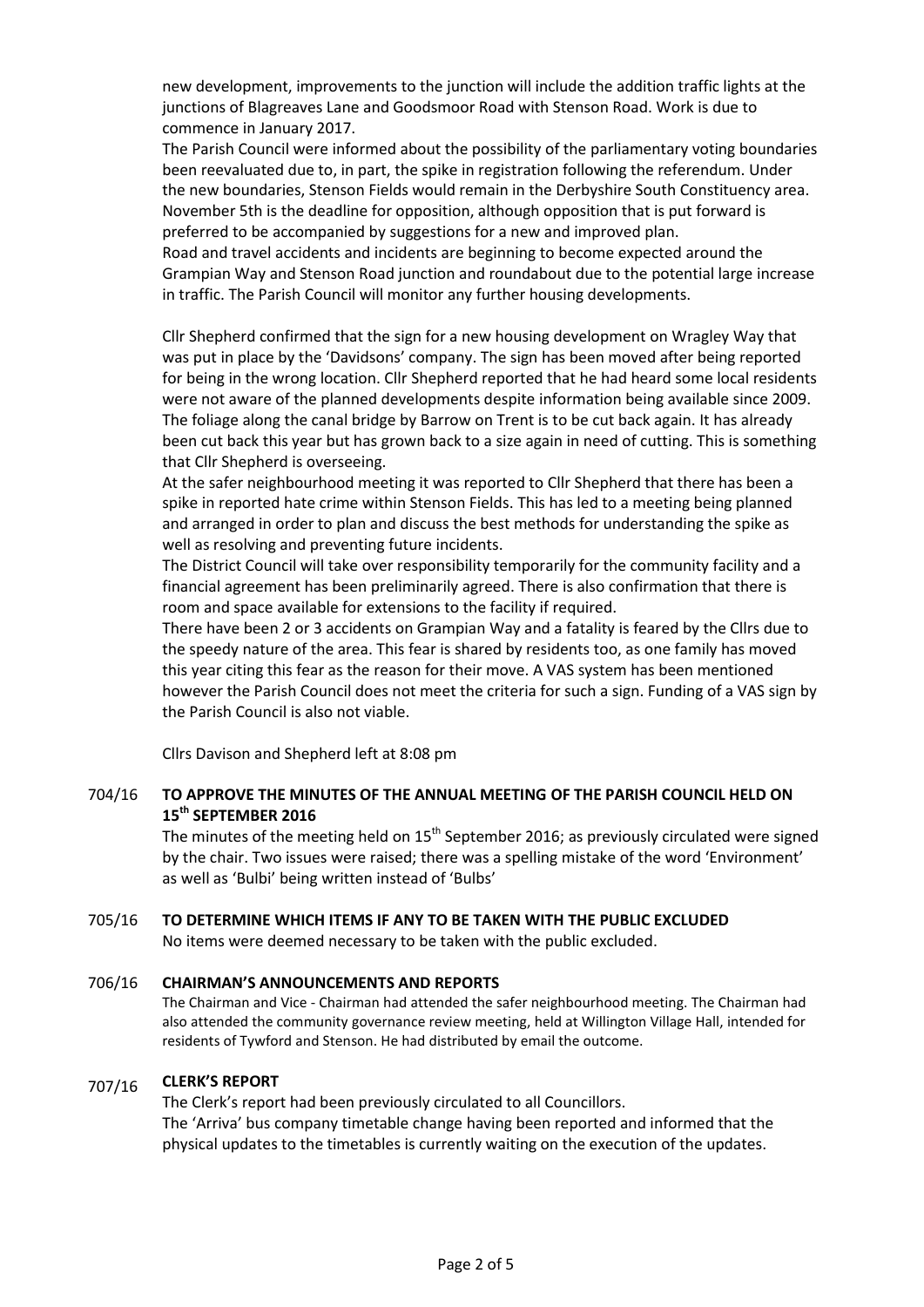#### 708/16 **CORRESPONDENCE**

- 1) The Cllrs were informed about the Derbyshire Law Centre invitation to their seminar
	- 2) The DALC Circulars were distributed
	- 3) The SDDC powerpoint regarding planning process was already circulated
	- 4) The consultation regarding the BT phone box removal does not impact the area as there are no BT phone boxes. The Clerk was informed of an agenda error with this topic as the agenda stated 'pylons' rather than 'phone boxes'.

#### 709/16 **FINANCE**

a) Accounts for payment

| Cheque No | Payee & Description         | £      |
|-----------|-----------------------------|--------|
| 2029      | October 2016 Salaries       | 64.8   |
| 2030      | October 2016 Salaries       | 167.4  |
| 2031      | October 2016 Staff Expenses | 2      |
| 2032      | October 2016 Salaries       | 191.96 |
| 2033      | <b>Clerk Expenses</b>       | 141.8  |
| 2034      | <b>Clerk Expenses</b>       | 399.81 |
| 2035      | <b>Clerk Expenses</b>       | 81     |
|           |                             |        |

## b) No changes to risk assessment

c) The online banking transfer was discussed with the new Clerk being present. It was agreed that the transition will not go ahead as the new Clerk will prefer to use the current system.

#### 710/16 **PLANNING**

### Applications

There were no new applications.

The Parish Council was informed of two garage conversions that were completed at 17 Burnside Close and 2 Dulverton Avenue were carried without planning permission The residents will be invited to submit retrospective planning applications. Once submitted the Parish Council is expected to enquire about adequate parking availability as a result of losing the garages.

## Decisions

9/2016/0860 No 166 Wragley Way; the District Council refused the retrospective application change of use of open space to residential garden land and erection of two metre close board fencing. It is not clear that the application will be required remove the already erected fence. Clarification the fence will have to be removed will be sought from the District Council that.

#### 711/16 **POLICE ISSUES/ SPEED LIMITS/ ROAD SAFETY**

This has already been discussed by Cllrs.

The new housing developments means there will be more traffic on the roads although there is currently inadequate infrastructure to cope with that demand and no current plans by the developers to amend this. The increase in volume of the traffic on already dangerous roads is likely to cause risk and accidents.

The County Council is adamant that the speed limit on Stenson Road is to remain at 40mph as it does not meet the required criteria for a reduction to 30 mph. The Parish Council is considering a press release as a result.

A resident at 20 Glencroft Drive had painted the pavement with roofing bicherman causing a 35 yard health and safety risk is being prosecuted for damages as well as being fined. There pavement has been amended.

The Parish Council has identified a website entitled 'fixmystreet' making it easier for residents reporting any work to requites attention. The site automatically identifies which council is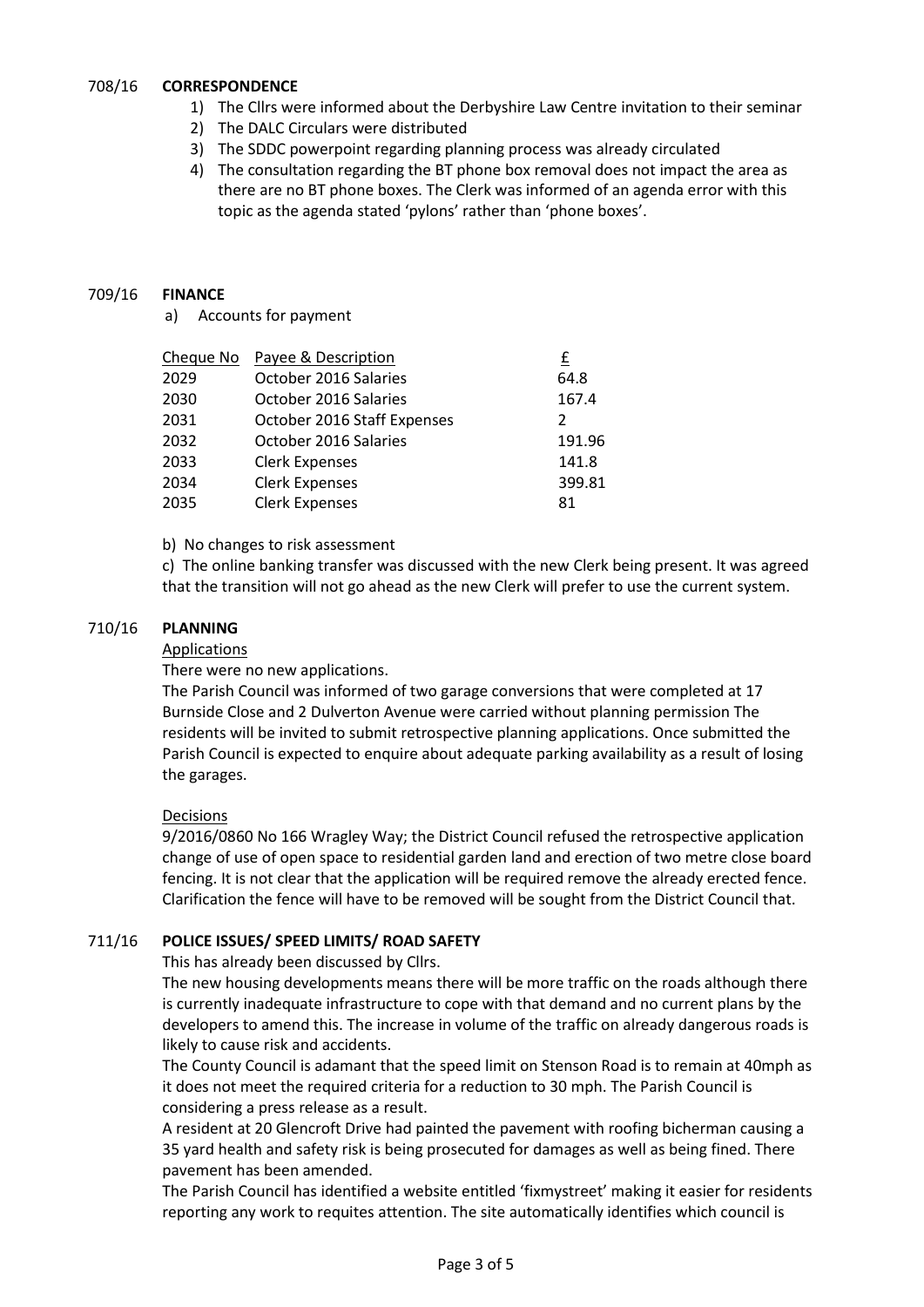responsible for the work and therefore making the process a lot easier along boundaries. An overgrowing hedge on Grampian Way that is stopping visibility has been reported using this website.

Slimming World have placed adverts on street lamps along Grampian Way and Wragley Way without permission. This has been reported.

Traffic lights will be installed on Goodsmoor Road and Blagreaves Lane junction with Stenson Road. Work will commence in January 2017 and is expected to be completed by April/May of that year.

In a Derbyshire report into road safety and dangerous roads, Wragley Way has been highlighted in the top 110 worst roads in Derbyshire.

Due to the constant complaints made by residents and Cllrs regarding speeding vehicles the Parish Council has acquired a 'Community Speedwatch' poster that will be put on the website. The Parish Council is aware that those volunteers do become a slight risk of being identified as they will be operating in the local area. The scheme requires six volunteers and the likely roads to be chosen will be Grampian Way and Wragley Way.

Parking, particularly for Stenson Fields Primary School on Goathland Road has recently got worse. Images have been posted on Social media of cars blocking roads and driveways in order to park close to school rather than walking. This problem has been raised with Cllr Shepherd as well as the concern that the problem is likely to not be solved but be moved to other locations nearby.

Motorbike riders have been spotted driving fast and speeding in a racing behaviour along Arleston Lane, Farmhouse Road, Deepdale Lane, and Wragley Way. This is been a nightly occurrence and is both a safety concern as well as noise disturbance.

#### 712/16 **SAXONGATE**

A fence around the balancing pond has been vandalised which the developers own and is their responsibility to fix. The fence on the railway side also has plenty of sizeable gaps which are large enough for children to fit through and gain access to the railway train tracks. Another meeting with the developers before they leave will be a good platform to ensure all work is done as well as allowing both parties to outline any queries or concerns that are present.

#### 713/16 **LENGTHSMAN SCHEME**

One of the Lengths people is required for jury service for potentially two weeks and therefore the Parish Council has agreed that they will need to liaise with each other regarding cover during this period.

The Lengths person/handy man will be requested to lubricate the locking mechanisms of dog waste bins before winter.

#### 714/16 **ENVIRONMENT**

- a) The locations for possible bulb planting have been agreed and Cllr Baker is happy to provide the bulbs and plant them himself. He does have a reflective jacket and will bill the Parish for his expenditure.
- b) Ledbury Chase Open Space is the agreed location for a memorial bench and the Parish Council are contemplating an engraved name onto a composite bench. The Parish intends to investigate whether South Derbyshire Council will aid with funding.
- c) A waste bin on Zetland Crescent has rotted and the District Council has been notified about changing or removing due to it becoming a health and safety risk.
- d) The Parish Council will write to the District Council regarding inadequate grass cutting of recent weeks and months, expressing the deterioration of the quality of the work done.

#### 715/16 **TO RECEIVE ANY UPDATE ON THE PROPOSED BOUNDARY CHANGES**

Further consultation will take place in January 2017 following the responses received in September 2016.